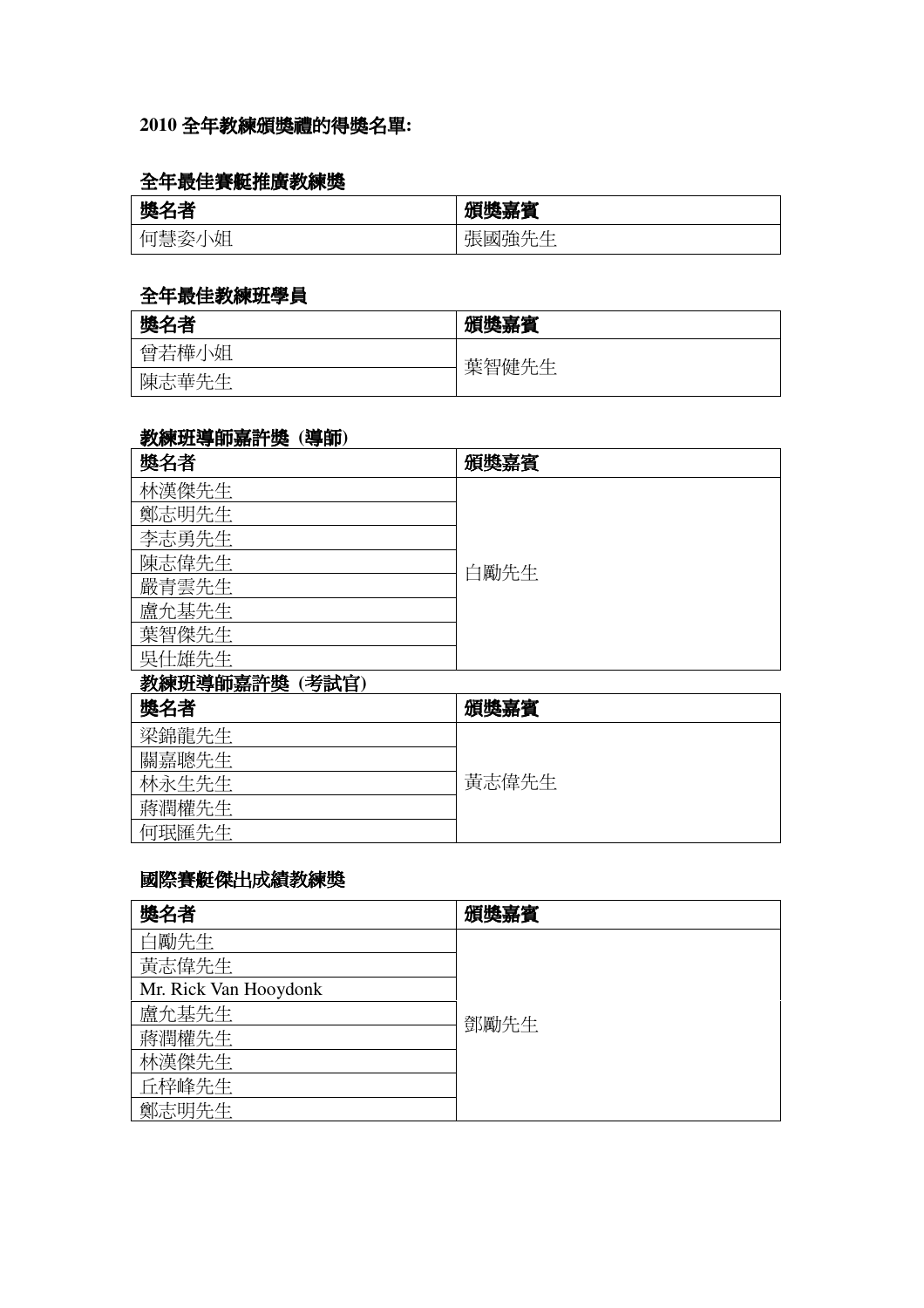# 教練委員會周年特別嘉許獎

| 獎名者       | 頒獎嘉賓    |
|-----------|---------|
| 葉智健<br>生生 | 勵先<br>土 |
| 林漢傑<br>生生 | ——      |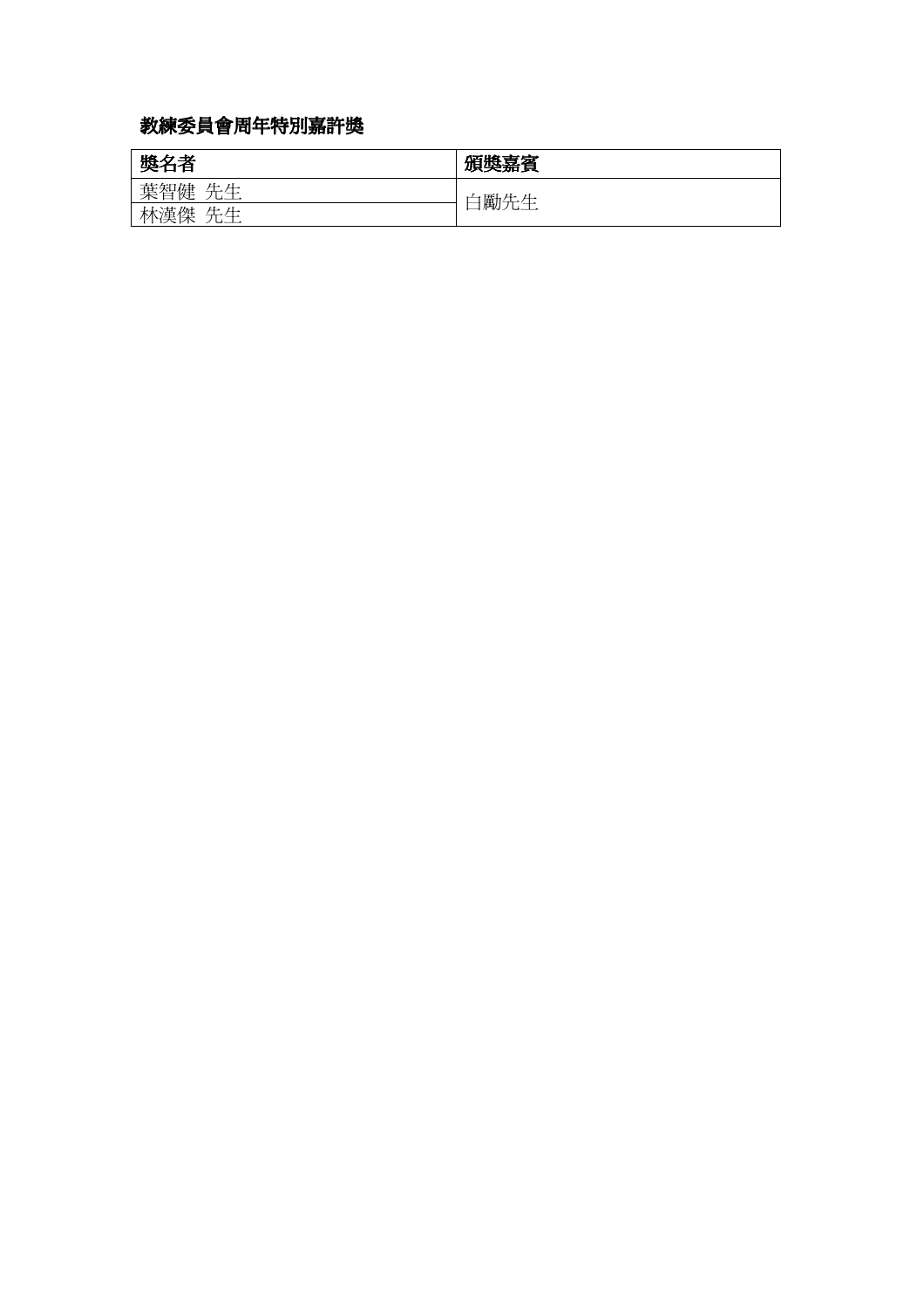#### **The winning list of the 2010 Annual Coaches Awards:-**

#### **Outstanding Coach of the Year for Rowing Promotional Scheme**

| <b>Winner</b>  | <b>Prize Presenter</b> |
|----------------|------------------------|
| Mr. HO Wai Chi | Mr. CHUNG Kwok Keung   |

#### **Outstanding Students of the Year**

| Winner            | <b>Prize Presenter</b> |
|-------------------|------------------------|
| Mr. TSANG Yeuk Wa |                        |
| Mr. CHAN Chi Wa   | Mr. IP Chi Kin         |
|                   |                        |

#### **Award for Coaching Course Instructor (Instructor)**

| Winner                | <b>Prize Presenter</b> |
|-----------------------|------------------------|
| Mr. LAM Ho Kit        |                        |
| Mr. CHENG Chi Ming    |                        |
| Mr. LEE Chi Yung      |                        |
| Mr. TAN Chi Wai, Alex |                        |
| Mr. YIM Ching Wan     | Mr. CHRIS Perry        |
| Mr. LO Wai Kei, Alex  |                        |
| Mr. IP Chi Kit        |                        |
| Mr. NG See Hung       |                        |

#### **Award for Coaching Course Instructor (Examiner)**

| Winner              | <b>Prize Presenter</b> |
|---------------------|------------------------|
| Mr. LEUNG Kam Lung  |                        |
| Mr. KWAN Ka Chung   |                        |
| Mr. LAM Wing Sang   | Mr. WONG Chi Wai, Sam  |
| Mr. CHIANG Yun Kuen |                        |
| Mr. HO Wilmer       |                        |